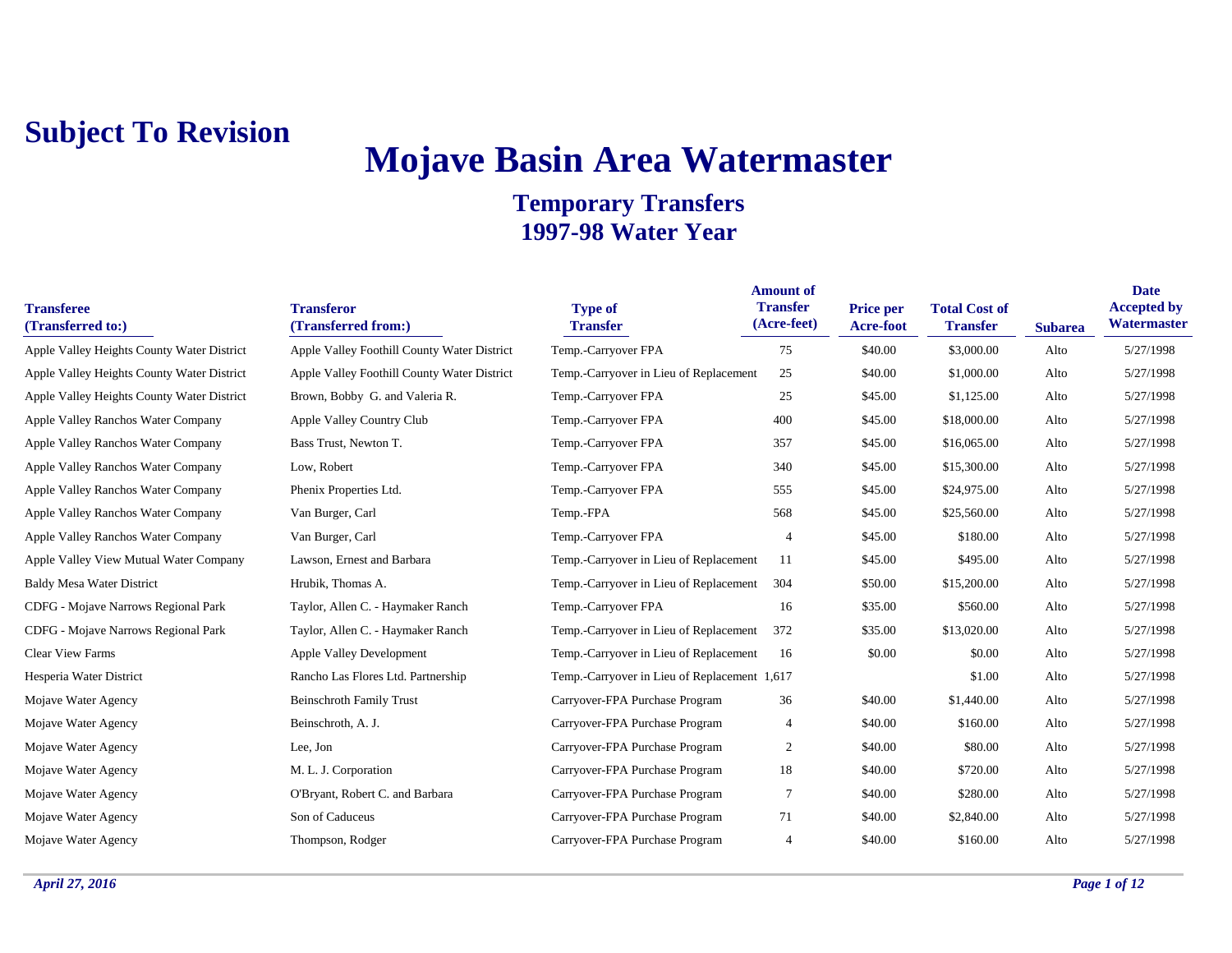## **Mojave Basin Area Watermaster**

| <b>Transferee</b><br>(Transferred to:) | <b>Transferor</b><br>(Transferred from:)   | <b>Type of</b><br><b>Transfer</b>            | <b>Amount of</b><br><b>Transfer</b><br>(Acre-feet) | <b>Price per</b><br><b>Acre-foot</b> | <b>Total Cost of</b><br><b>Transfer</b> | <b>Subarea</b> | <b>Date</b><br><b>Accepted by</b><br>Watermaster |
|----------------------------------------|--------------------------------------------|----------------------------------------------|----------------------------------------------------|--------------------------------------|-----------------------------------------|----------------|--------------------------------------------------|
| Mojave Water Agency                    | Thrasher, Gary                             | Carryover-FPA Purchase Program               | 13                                                 | \$40.00                              | \$520.00                                | Alto           | 5/27/1998                                        |
| San Bernardino County Service Area 64  | San Bernardino County Service Area 42      | Temp.-Carryover in Lieu of Replacement       | 155                                                | \$50.00                              | \$7,750.00                              | Alto           | 5/27/1998                                        |
| San Bernardino County Service Area 70J | Hrubik, Thomas A.                          | Temp.-Carryover in Lieu of Replacement       | 105                                                | \$50.00                              | \$5,250.00                              | Alto           | 5/27/1998                                        |
| San Bernardino County Service Area 70J | Johnson, Carlean                           | Temp.-Carryover in Lieu of Replacement       | 47                                                 | \$50.00                              | \$2,350.00                              | Alto           | 5/27/1998                                        |
| San Bernardino County Service Area 70J | Rudman, Robert T.                          | Temp.-Carryover in Lieu of Replacement       | 107                                                | \$50.00                              | \$5,350.00                              | Alto           | 5/27/1998                                        |
| San Bernardino County Service Area 70J | Vogler, Albert H.                          | Temp.-Carryover in Lieu of Replacement       | 113                                                | \$50.00                              | \$5,650.00                              | Alto           | 5/27/1998                                        |
| San Bernardino County Service Area 70L | Hrubik, Thomas A.                          | Temp.-Carryover in Lieu of Replacement       | 248                                                | \$50.00                              | \$12,400.00                             | Alto           | 5/27/1998                                        |
| San Bernardino County Service Area 70L | San Bernardino County Service Area 42      | Temp.-Carryover in Lieu of Replacement       | 86                                                 | \$50.00                              | \$4,300.00                              | Alto           | 5/27/1998                                        |
| Southern California Water Company      | Johnston, Harriet and Lawrence W.          | Temp.-Carryover in Lieu of Replacement       | 52                                                 | \$50.00                              | \$2,600.00                              | Alto           | 5/27/1998                                        |
| Southern California Water Company      | Turner, Zena                               | Temp.-Carryover in Lieu of Replacement       | 43                                                 | \$50.00                              | \$2,150.00                              | Alto           | 5/27/1998                                        |
| Southern California Water Company      | Vogler, et al.                             | Temp.-Carryover in Lieu of Replacement       | 34                                                 | \$50.00                              | \$1,700.00                              | Alto           | 5/27/1998                                        |
| Thunderbird County Water District      | Dexter, Justin P.                          | Temp.-Carryover in Lieu of Replacement       | 19                                                 | \$50.00                              | \$950.00                                | Alto           | 5/27/1998                                        |
| Victor Valley Water District           | Clark, Kenneth and Barbara                 | Temp.-Carryover in Lieu of Replacement       | 101                                                | \$50.00                              | \$5,050.00                              | Alto           | 5/27/1998                                        |
| Victor Valley Water District           | Dolch, Robert and Judith                   | Temp.-Carryover in Lieu of Replacement       | 271                                                | \$50.00                              | \$13,550.00                             | Alto           | 5/27/1998                                        |
| Victor Valley Water District           | Kemper Campbell Ranch                      | Temp.-Carryover in Lieu of Replacement       | 122                                                | \$50.00                              | \$6,100.00                              | Alto           | 5/27/1998                                        |
| Victor Valley Water District           | Lake Arrowhead Community Services District | Temp.-Carryover in Lieu of Replacement       | 558                                                | \$50.00                              | \$27,900.00                             | Alto           | 5/27/1998                                        |
| Victor Valley Water District           | Lewis Homes of California                  | Temp.-Carryover in Lieu of Replacement 1,440 |                                                    | \$50.00                              | \$72,000.00                             | Alto           | 5/27/1998                                        |
| Victor Valley Water District           | Murphy, Bernard H.                         | Temp.-Carryover in Lieu of Replacement       | 21                                                 | \$50.00                              | \$1,050.00                              | Alto           | 5/27/1998                                        |
| Victor Valley Water District           | Rancho Las Flores Ltd. Partnership         | Temp.-Carryover in Lieu of Replacement 1,813 |                                                    | \$50.00                              | \$90,650.00                             | Alto           | 5/27/1998                                        |
| Victor Valley Water District           | Robinson, Jimmy F.                         | Temp.-Carryover in Lieu of Replacement       | 108                                                | \$50.00                              | \$5,400.00                              | Alto           | 5/27/1998                                        |
| Victor Valley Water District           | Vail, Joseph B. and Paula E.               | Temp.-Carryover in Lieu of Replacement       | 107                                                | \$50.00                              | \$5,350.00                              | Alto           | 5/27/1998                                        |
| Victor Valley Memorial Park            | Bass Trust, Newton T.                      | Temp.-Carryover FPA                          | 50                                                 | \$40.00                              | \$2,000.00                              | Alto           | 7/1/1998                                         |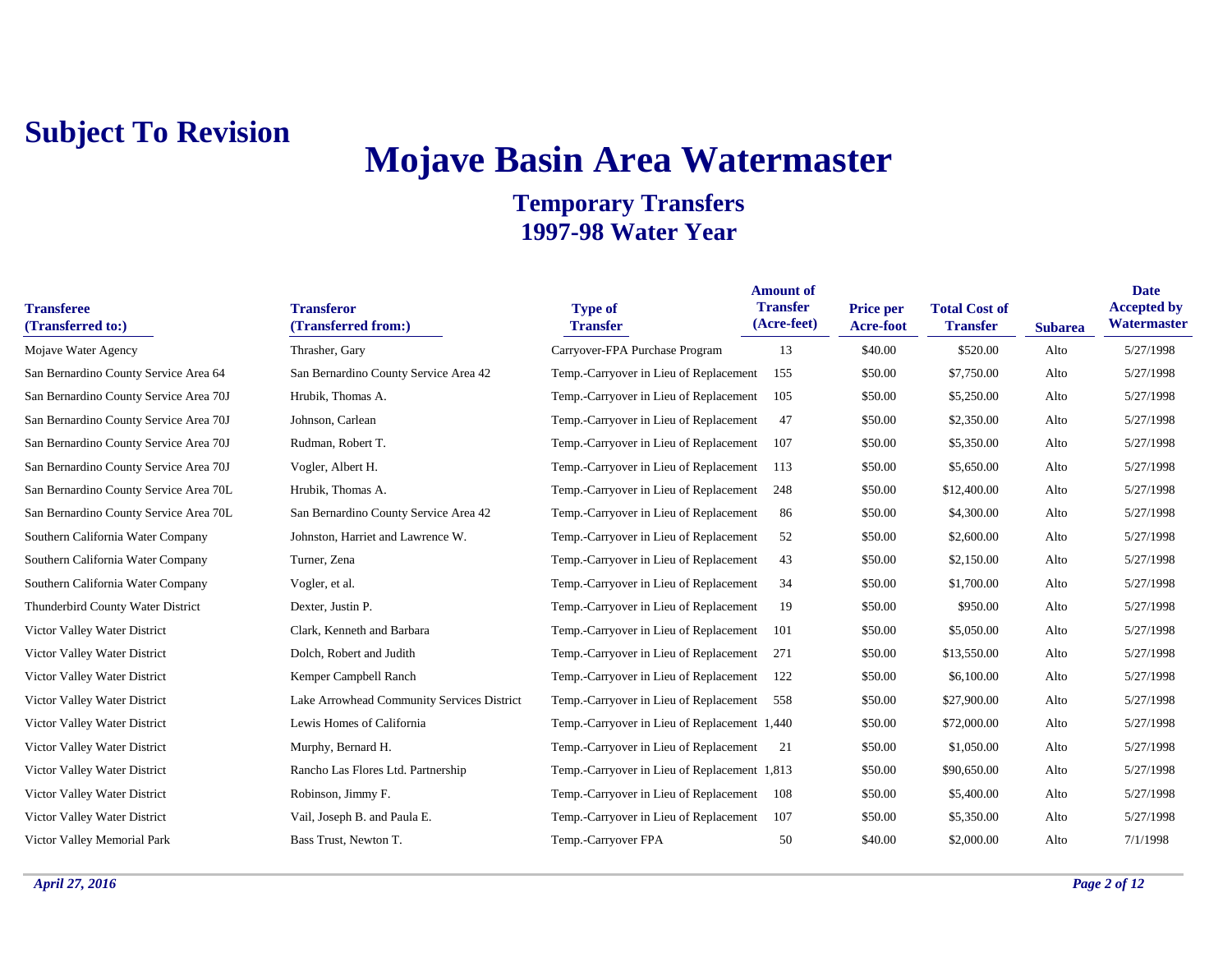# **Mojave Basin Area Watermaster**

| <b>Transferee</b><br>(Transferred to:) | <b>Transferor</b><br>(Transferred from:) | <b>Type of</b><br><b>Transfer</b> | <b>Amount of</b><br><b>Transfer</b><br>(Acre-feet) | <b>Price per</b><br>Acre-foot | <b>Total Cost of</b><br><b>Transfer</b> | <b>Subarea</b> | <b>Date</b><br><b>Accepted by</b><br>Watermaster |
|----------------------------------------|------------------------------------------|-----------------------------------|----------------------------------------------------|-------------------------------|-----------------------------------------|----------------|--------------------------------------------------|
| Apple Valley Ranchos Water Company     | Holway, Robert                           | Temp.-Carryover FPA               | 75                                                 | \$30.00                       | \$2,250.00                              | Alto           | 7/22/1998                                        |
| Apple Valley Ranchos Water Company     | Abbott, Leonard C.                       | Temp.-Carryover FPA               | 137                                                | \$30.00                       | \$4,110.00                              | Alto           | 8/26/1998                                        |
| Apple Valley Ranchos Water Company     | <b>Apple Valley Development</b>          | Temp.-Carryover FPA               | 214                                                | \$30.00                       | \$6,420.00                              | Alto           | 8/26/1998                                        |
| Apple Valley Ranchos Water Company     | Burns, Annie L.                          | Temp.-Carryover FPA               | 140                                                | \$30.00                       | \$4,200.00                              | Alto           | 8/26/1998                                        |
| Apple Valley Ranchos Water Company     | Dexter, Justin P.                        | Temp.-Carryover FPA               | 413                                                | \$30.00                       | \$12,390.00                             | Alto           | 8/26/1998                                        |
| Apple Valley Ranchos Water Company     | Fisher, Dolores, Dr.                     | Temp.-Carryover FPA               | 35                                                 | \$30.00                       | \$1,050.00                              | Alto           | 8/26/1998                                        |
| Apple Valley Ranchos Water Company     | Fisher, Jerome                           | Temp.-Carryover FPA               | 200                                                | \$30.00                       | \$6,000.00                              | Alto           | 8/26/1998                                        |
| Apple Valley Ranchos Water Company     | R.G. Harris Company                      | Temp.-Carryover FPA               | 235                                                | \$30.00                       | \$7,050.00                              | Alto           | 8/26/1998                                        |
| Apple Valley Ranchos Water Company     | Storm, Randall                           | Temp.-Carryover FPA               | 41                                                 | \$30.00                       | \$1,230.00                              | Alto           | 8/26/1998                                        |
| Apple Valley Ranchos Water Company     | Sudmeier, Glenn W.                       | Temp.-Carryover FPA               | 103                                                | \$30.00                       | \$3,090.00                              | Alto           | 8/26/1998                                        |
| Apple Valley Ranchos Water Company     | Summit Valley Ranch                      | Temp.-Carryover FPA               | 385                                                | \$30.00                       | \$11,550.00                             | Alto           | 8/26/1998                                        |
| Apple Valley Ranchos Water Company     | Thompson, James A.                       | Temp.-Carryover FPA               | 60                                                 | \$30.00                       | \$1,800.00                              | Alto           | 8/26/1998                                        |
| Apple Valley Ranchos Water Company     | Vogler, et al.                           | Temp.-Carryover FPA               | 74                                                 | \$30.00                       | \$2,220.00                              | Alto           | 8/26/1998                                        |
| Hamilton, et al.                       | Bastianon, Remo E.                       | Temp.-Carryover FPA               | 55                                                 | \$25.00                       | \$1,375.00                              | Alto           | 8/26/1998                                        |
| Hamilton, et al.                       | Nunn, Donald and Pearl                   | Temp.-Carryover FPA               | 50                                                 | \$25.00                       | \$1,250.00                              | Alto           | 8/26/1998                                        |
| Hamilton, et al.                       | Parker Revocable Trust, D. E. and G. J.  | Temp.-Carryover FPA               | $\overline{7}$                                     | \$1.00                        | \$7.00                                  | Alto           | 8/26/1998                                        |
| Victor Valley Water District           | Thrasher, Gary                           | Temp.-Carryover FPA               | 125                                                | \$50.00                       | \$6,250.00                              | Alto           | 8/26/1998                                        |
|                                        |                                          | Alto Subtotal (61)                | 12,789                                             |                               | \$492,423.00                            |                |                                                  |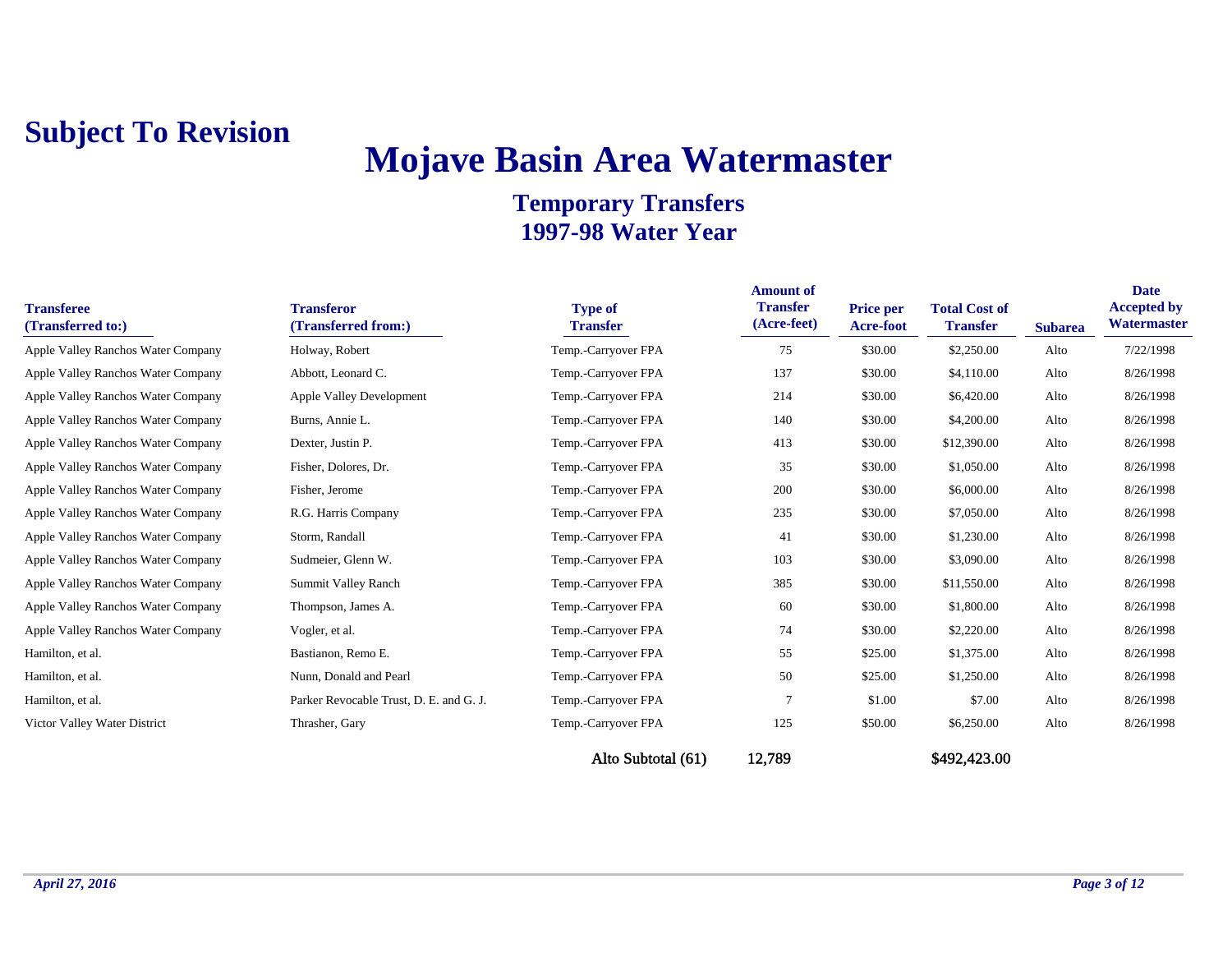## **Mojave Basin Area Watermaster**

| <b>Transferee</b><br>(Transferred to:)    | <b>Transferor</b><br>(Transferred from:) | <b>Type of</b><br><b>Transfer</b>      | <b>Amount of</b><br><b>Transfer</b><br>(Acre-feet) | <b>Price per</b><br><b>Acre-foot</b> | <b>Total Cost of</b><br><b>Transfer</b> | <b>Subarea</b> | <b>Date</b><br><b>Accepted by</b><br>Watermaster |
|-------------------------------------------|------------------------------------------|----------------------------------------|----------------------------------------------------|--------------------------------------|-----------------------------------------|----------------|--------------------------------------------------|
| Chuang, Marshal                           | New Springs Limited Partnership          | Temp.-Carryover FPA                    | 22                                                 | \$15.00                              | \$330.00                                | Baja           | 4/22/1998                                        |
| Docimo, Allen and Kathryn                 | Weber, F. R. and Junell                  | Temp.-Carryover FPA                    | 22                                                 | \$35.00                              | \$770.00                                | Baja           | 4/22/1998                                        |
| Hilarides, Franklin G.                    | Nu View Development, Inc.                | Temp.-Carryover FPA                    | 322                                                | \$0.00                               | \$0.00                                  | Baja           | 4/22/1998                                        |
| Hutchison, William O.                     | De Jong, Alan L.                         | Temp.-Carryover FPA                    | 120                                                | \$0.00                               | \$0.00                                  | Baja           | 4/22/1998                                        |
| San Bernardino Co Barstow-Daggett Airport | Ward, et al.                             | Temp.-Carryover FPA                    | 16                                                 | \$70.00                              | \$1,120.00                              | Baja           | 4/22/1998                                        |
| Triple H Partnership                      | Arguelles, Alfredo A.                    | Temp.-Carryover FPA                    | 118                                                | \$0.00                               | \$0.00                                  | Baja           | 4/22/1998                                        |
| Triple H Partnership                      | Mizrahie, et al.                         | Temp.-Carryover FPA                    | 340                                                | \$0.00                               | \$0.00                                  | Baja           | 4/22/1998                                        |
| Triple H Partnership                      | Mizrahie, et al.                         | Temp.-FPA                              | 10                                                 | \$0.00                               | \$0.00                                  | Baja           | 4/22/1998                                        |
| Cheyenne Lake, Inc.                       | Johnson, James R. and Ellen              | Temp.-Carryover in Lieu of Replacement | 14                                                 | \$35.00                              | \$490.00                                | Baja           | 5/27/1998                                        |
| Chuang, Marshal                           | New Springs Limited Partnership          | Temp.-Carryover in Lieu of Replacement | 18                                                 | \$15.00                              | \$270.00                                | Baja           | 5/27/1998                                        |
| Docimo, Allen and Kathryn                 | Weber, F. R. and Junell                  | Temp.-Carryover in Lieu of Replacement | 16                                                 | \$35.00                              | \$560.00                                | Baja           | 5/27/1998                                        |
| Mojave Water Agency                       | Barak, Richard                           | Carryover-FPA Purchase Program         | 3                                                  | \$40.00                              | \$120.00                                | Baja           | 5/27/1998                                        |
| Mojave Water Agency                       | Brown, Ronald A.                         | Carryover-FPA Purchase Program         | 36                                                 | \$40.00                              | \$1,440.00                              | Baja           | 5/27/1998                                        |
| Mojave Water Agency                       | Daljo Corporation                        | Carryover-FPA Purchase Program         | 2                                                  | \$40.00                              | \$80.00                                 | Baja           | 5/27/1998                                        |
| Mojave Water Agency                       | De Jong, Alan L.                         | Carryover-FPA Purchase Program         | 68                                                 | \$40.00                              | \$2,720.00                              | Baja           | 5/27/1998                                        |
| Mojave Water Agency                       | Dick Van Dam Dairy                       | Carryover-FPA Purchase Program         | 287                                                | \$40.00                              | \$11,480.00                             | Baja           | 5/27/1998                                        |
| Mojave Water Agency                       | Hilarides, Franklin G.                   | Carryover-FPA Purchase Program         | 49                                                 | \$40.00                              | \$1,960.00                              | Baja           | 5/27/1998                                        |
| Mojave Water Agency                       | Johnson, James R. and Ellen              | Carryover-FPA Purchase Program         | 5                                                  | \$40.00                              | \$200.00                                | Baja           | 5/27/1998                                        |
| Mojave Water Agency                       | Kim, Joon Ho                             | Carryover-FPA Purchase Program         | 51                                                 | \$40.00                              | \$2,040.00                              | Baja           | 5/27/1998                                        |
| Mojave Water Agency                       | Reeves, Richard                          | Carryover-FPA Purchase Program         | 12                                                 | \$40.00                              | \$480.00                                | Baja           | 5/27/1998                                        |
| Mojave Water Agency                       | Van Diest, Cornelius                     | Carryover-FPA Purchase Program         | 30                                                 | \$40.00                              | \$1,200.00                              | Baja           | 5/27/1998                                        |
| Mojave Water Agency                       | Western Horizon Associates, Inc.         | Carryover-FPA Purchase Program         | 30                                                 | \$40.00                              | \$1,200.00                              | Baja           | 5/27/1998                                        |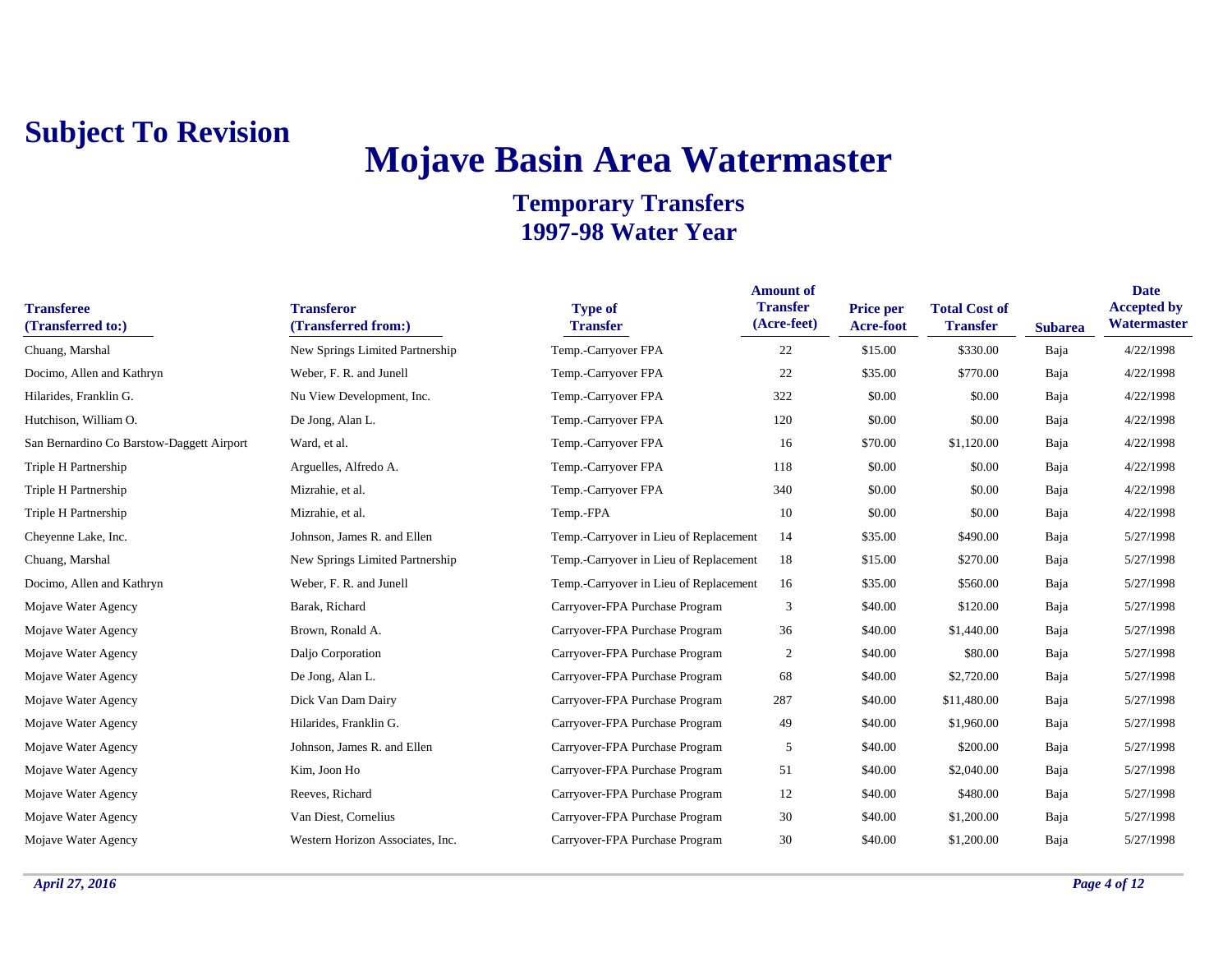## **Mojave Basin Area Watermaster**

| <b>Transferee</b><br>(Transferred to:)       | <b>Transferor</b><br>(Transferred from:)    | <b>Type of</b><br><b>Transfer</b>      | <b>Amount of</b><br><b>Transfer</b><br>(Acre-feet) | <b>Price per</b><br>Acre-foot | <b>Total Cost of</b><br><b>Transfer</b> | <b>Subarea</b> | <b>Date</b><br><b>Accepted by</b><br>Watermaster |
|----------------------------------------------|---------------------------------------------|----------------------------------------|----------------------------------------------------|-------------------------------|-----------------------------------------|----------------|--------------------------------------------------|
| O. F. D. L., Inc.                            | Rieger Family Trust, Walter M.              | Temp.-Carryover in Lieu of Replacement | 24                                                 | \$35.00                       | \$840.00                                | Baja           | 5/27/1998                                        |
| San Bernardino Co Barstow-Daggett Airport    | Ward, Ernest and Laura                      | Temp.-Carryover FPA                    | 33                                                 | \$70.00                       | \$2,310.00                              | Baja           | 5/27/1998                                        |
| San Bernardino Co Barstow-Daggett Airport    | Ward, et al.                                | Temp.-Carryover in Lieu of Replacement | 16                                                 | \$70.00                       | \$1,120.00                              | Baja           | 5/27/1998                                        |
| Southern California Edison Co. - Agriculture | Southern California Edison Co. - Industrial | Temp.-Carryover in Lieu of Replacement | 10                                                 | \$0.00                        | \$0.00                                  | Baja           | 5/27/1998                                        |
| Sundown Lakes, Inc.                          | Johnson, James R. and Ellen                 | Temp.-Carryover in Lieu of Replacement | 42                                                 | \$35.00                       | \$1,470.00                              | Baja           | 5/27/1998                                        |
| Triple H Partnership                         | Arguelles, Alfredo A.                       | Temp.-Carryover in Lieu of Replacement | 32                                                 | \$0.00                        | \$0.00                                  | Baja           | 5/27/1998                                        |
| Wet Set, Inc.                                | Smith, William E.                           | Temp.-Carryover in Lieu of Replacement |                                                    | \$70.00                       | \$70.00                                 | Baja           | 5/27/1998                                        |
| WLSR, Inc.                                   | Johnson, James R. and Ellen                 | Temp.-Carryover in Lieu of Replacement | 28                                                 | \$35.00                       | \$980.00                                | Baja           | 5/27/1998                                        |
| Rossi, James L. and Naomi I.                 | Hilarides, Franklin G.                      | Temp.-Carryover FPA                    | 100                                                | \$25.00                       | \$2,500.00                              | Baja           | 7/1/1998                                         |
| Southern California Edison Co. - Agriculture | Carter, John Thomas                         | Temp.-Carryover FPA                    | 635                                                | \$20.00                       | \$12,700.00                             | Baja           | 7/1/1998                                         |
| Southern California Edison Co. - Agriculture | Taylor, Tom                                 | Temp.-Carryover FPA                    | 428                                                | \$20.00                       | \$8,560.00                              | Baja           | 7/1/1998                                         |
| Wet Set, Inc.                                | Smith, William E.                           | Temp.-Carryover FPA                    | 13                                                 | \$70.00                       | \$910.00                                | Baja           | 7/1/1998                                         |
| <b>Daggett Community Services District</b>   | Haigh, Whilldyn and Margaret                | Temp.-FPA                              | 26                                                 | \$50.00                       | \$1,300.00                              | Baja           | 7/22/1998                                        |
| Southern California Edison Co. - Agriculture | Carter, John Thomas                         | Temp.-FPA                              | 380                                                | \$20.00                       | \$7,600.00                              | Baja           | 7/22/1998                                        |
| Cheyenne Lake, Inc.                          | Johnson, James R. and Ellen                 | Temp.-Carryover FPA                    | $\boldsymbol{2}$                                   | \$0.00                        | \$0.00                                  | Baja           | 8/26/1998                                        |
| Cheyenne Lake, Inc.                          | Van Diest, Cornelius                        | Temp.-Carryover FPA                    | 60                                                 | \$25.00                       | \$1,500.00                              | Baja           | 8/26/1998                                        |
| Docimo, Allen and Kathryn                    | Weber, F. R. and Junell                     | Temp.-Carryover FPA                    | 43                                                 | \$35.00                       | \$1,505.00                              | Baja           | 8/26/1998                                        |
| Felix, Alan E. and Carol L.                  | Western Horizon Associates, Inc.            | Temp.-Carryover FPA                    | 10                                                 | \$25.00                       | \$250.00                                | Baja           | 8/26/1998                                        |
| Harter, Joe and Sue                          | Morris, Julia                               | Temp.-Carryover FPA                    | 253                                                | \$7.50                        | \$1,897.50                              | Baja           | 8/26/1998                                        |
| Lake Wainani Owners Association              | Western Horizon Associates, Inc.            | Temp.-Carryover FPA                    | 80                                                 | \$30.00                       | \$2,400.00                              | Baja           | 8/26/1998                                        |
| Leshin, Connie and Sol                       | Leshin, Sol                                 | Temp.-Carryover FPA                    | 900                                                | \$0.00                        | \$0.00                                  | Baja           | 8/26/1998                                        |
| Levine, Leslie, Dr.                          | Harter, Joe and Sue                         | Temp.-Carryover FPA                    | 500                                                | \$7.50                        | \$3,750.00                              | Baja           | 8/26/1998                                        |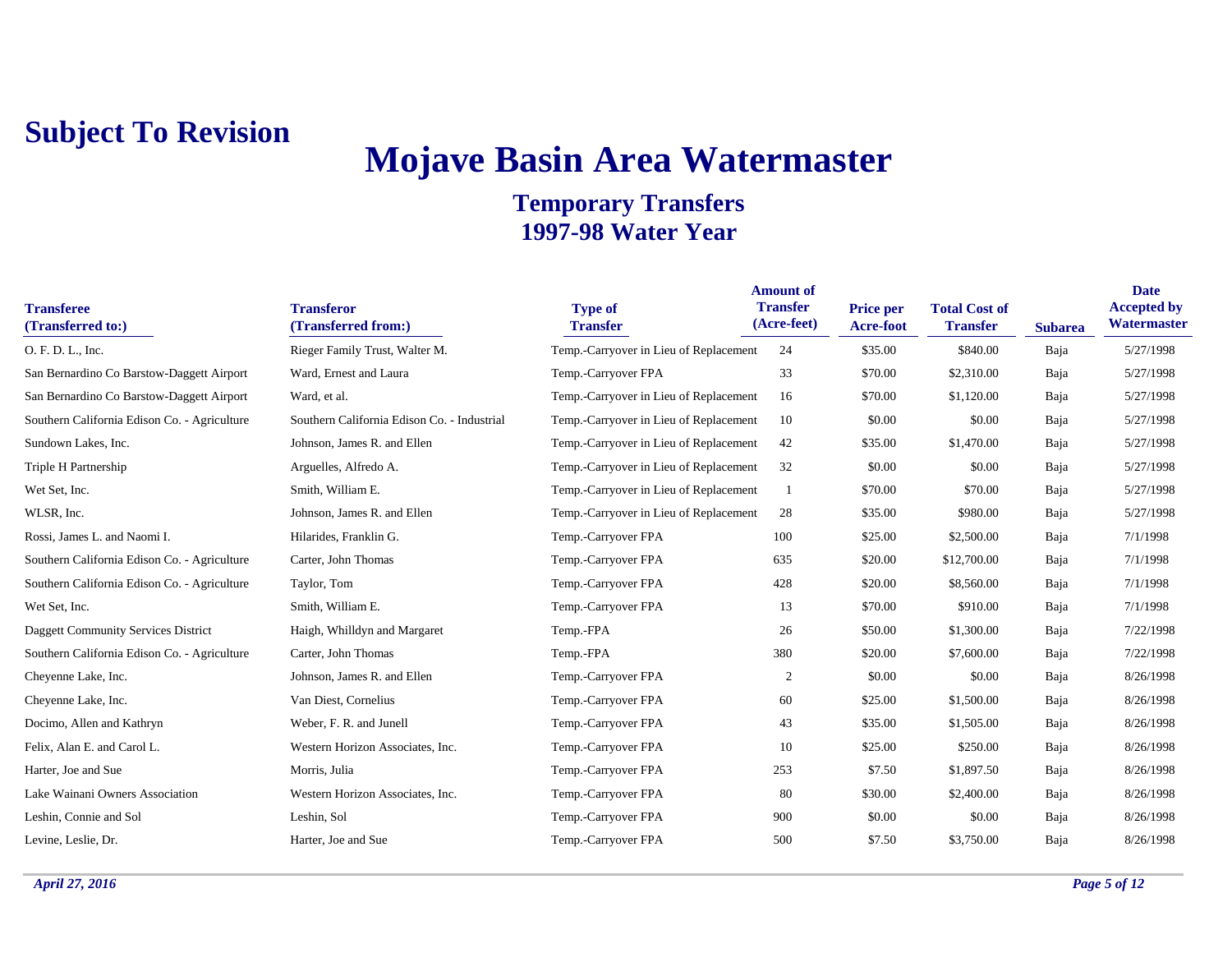## **Mojave Basin Area Watermaster**

| <b>Transferee</b><br>(Transferred to:)       | Transferor<br>(Transferred from:)            | <b>Type of</b><br><b>Transfer</b> | <b>Amount of</b><br><b>Transfer</b><br>(Acre-feet) | <b>Price per</b><br><b>Acre-foot</b> | <b>Total Cost of</b><br><b>Transfer</b> | <b>Subarea</b> | <b>Date</b><br><b>Accepted by</b><br>Watermaster |
|----------------------------------------------|----------------------------------------------|-----------------------------------|----------------------------------------------------|--------------------------------------|-----------------------------------------|----------------|--------------------------------------------------|
| O. F. D. L., Inc.                            | Rieger Family Trust, Walter M.               | Temp.-Carryover FPA               | 24                                                 | \$0.00                               | \$0.00                                  | Baja           | 8/26/1998                                        |
| Rossi, James L. and Naomi I.                 | Harter, Joe and Sue                          | Temp.-Carryover FPA               | 100                                                | \$7.50                               | \$750.00                                | Baja           | 8/26/1998                                        |
| San Bernardino Co Barstow-Daggett Airport    | Western Horizon Associates, Inc.             | Temp.-Carryover FPA               | 100                                                | \$30.00                              | \$3,000.00                              | Baja           | 8/26/1998                                        |
| Southern California Edison Co. - Agriculture | Taylor, Tom                                  | Temp.-FPA                         | 392                                                | \$20.00                              | \$7,840.00                              | Baja           | 8/26/1998                                        |
| Sundown Lakes, Inc.                          | Parker, George R.                            | Temp.-Carryover FPA               | 25                                                 | \$25.00                              | \$625.00                                | Baja           | 8/26/1998                                        |
| Sundown Lakes, Inc.                          | Purcio, Thomas F. and Patricia A.            | Temp.-Carryover FPA               | 25                                                 | \$25.00                              | \$625.00                                | Baja           | 8/26/1998                                        |
| The 160 Newberry Ranch California, Ltd.      | Southern California Edison Co. - Agriculture | Temp.-FPA                         | 300                                                | \$15.00                              | \$4,500.00                              | Baja           | 8/26/1998                                        |
|                                              |                                              | Baja Subtotal (51)                | 6,173                                              |                                      | \$95,462.50                             |                |                                                  |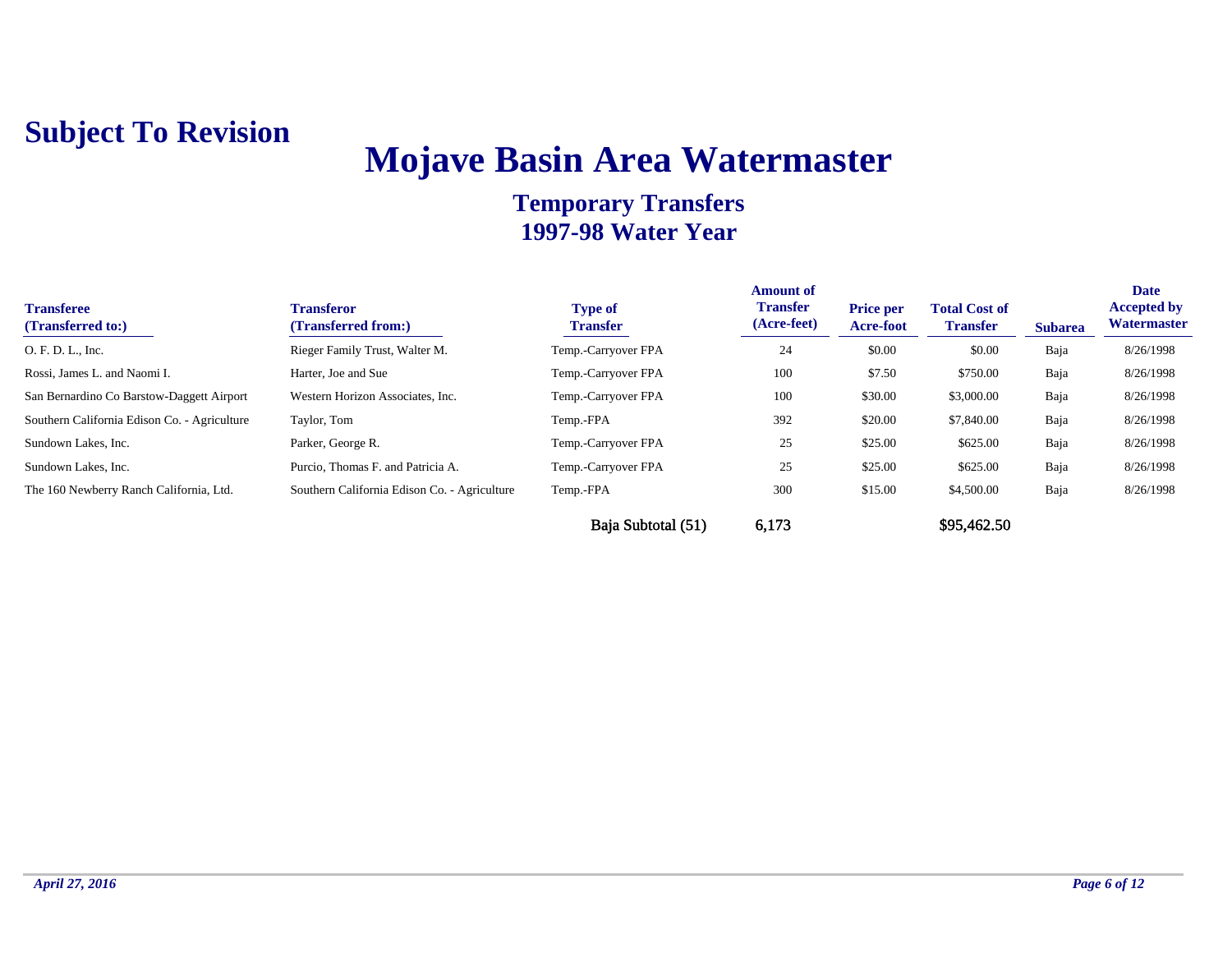## **Mojave Basin Area Watermaster**

| <b>Transferee</b><br>(Transferred to:)     | <b>Transferor</b><br>(Transferred from:) | <b>Type of</b><br><b>Transfer</b> | <b>Amount of</b><br><b>Transfer</b><br>(Acre-feet) | <b>Price per</b><br><b>Acre-foot</b> | <b>Total Cost of</b><br><b>Transfer</b> | <b>Subarea</b> | <b>Date</b><br><b>Accepted by</b><br>Watermaster |
|--------------------------------------------|------------------------------------------|-----------------------------------|----------------------------------------------------|--------------------------------------|-----------------------------------------|----------------|--------------------------------------------------|
| Adelanto, City of                          | Van Leeuwen, John                        | Temp.-Carryover in Lieu of Makeup | 316                                                | \$45.00                              | \$14,220.00                             | C/A            | 5/27/1998                                        |
| Agcon, Inc.                                | Owl Rock Products Company                | Temp.-Carryover in Lieu of Makeup | 9                                                  | \$2.00                               | \$18.00                                 | C/A            | 5/27/1998                                        |
| Apple Valley Country Club                  | Brommer, Marvin                          | Temp.-FPA in Lieu of Makeup       | 3                                                  | \$40.00                              | \$120.00                                | C/A            | 5/27/1998                                        |
| Apple Valley Country Club                  | Brommer, Marvin                          | Temp.-Carryover in Lieu of Makeup | 37                                                 | \$35.00                              | \$1,295.00                              | C/A            | 5/27/1998                                        |
| <b>Apple Valley Development</b>            | Grill, Nicholas P. and Millie D.         | Temp.-Carryover in Lieu of Makeup | 18                                                 | \$45.00                              | \$810.00                                | C/A            | 5/27/1998                                        |
| <b>Apple Valley Development</b>            | Hills Ranch, Inc. (Melvin Hill)          | Temp.-Carryover in Lieu of Makeup | 10                                                 | \$45.00                              | \$450.00                                | C/A            | 5/27/1998                                        |
| Apple Valley Heights County Water District | Hills Ranch, Inc. (Melvin Hill)          | Temp.-Carryover in Lieu of Makeup | 8                                                  | \$45.00                              | \$360.00                                | C/A            | 5/27/1998                                        |
| Apple Valley Ranchos Water Company         | Hills Ranch Inc. (Melvin Hill)           | Temp.-Carryover in Lieu of Makeup | 109                                                | \$45.00                              | \$4,905.00                              | C/A            | 5/27/1998                                        |
| Apple Valley Ranchos Water Company         | Hills Ranch Inc. (Melvin Hill)           | Temp.-Carryover in Lieu of Makeup | 1,022                                              | \$45.00                              | \$45,990.00                             | C/A            | 5/27/1998                                        |
| <b>Baldy Mesa Water District</b>           | Gains, Jack and Mary                     | Temp.-Carryover in Lieu of Makeup | 100                                                | \$45.00                              | \$4,500.00                              | C/A            | 5/27/1998                                        |
| <b>Baldy Mesa Water District</b>           | Justice, Chris                           | Temp.-FPA in Lieu of Makeup       | 65                                                 | \$45.00                              | \$2,925.00                              | C/A            | 5/27/1998                                        |
| <b>Baldy Mesa Water District</b>           | Soppeland, Wayne                         | Temp.-Carryover in Lieu of Makeup | 31                                                 | \$45.00                              | \$1,395.00                              | C/A            | 5/27/1998                                        |
| Bass Trust, Newton T.                      | Soppeland, Wayne                         | Temp.-Carryover in Lieu of Makeup | 6                                                  | \$45.00                              | \$315.00                                | C/A            | 5/27/1998                                        |
| Boyce, Kenneth and Willa                   | Soppeland, Wayne                         | Temp.-Carryover in Lieu of Makeup | 5                                                  | \$45.00                              | \$225.00                                | C/A            | 5/27/1998                                        |
| CDFG - Mojave Narrows Regional Park        | Brommer, Marvin                          | Temp.-Carryover in Lieu of Makeup | 129                                                | \$35.00                              | \$4,515.00                              | C/A            | 5/27/1998                                        |
| <b>Clear View Farms</b>                    | Hills Ranch, Inc. (Melvin Hill)          | Temp.-Carryover in Lieu of Makeup | 31                                                 | \$45.00                              | \$1,395.00                              | C/A            | 5/27/1998                                        |
| Dolch, Robert and Judith                   | Soppeland, Wayne                         | Temp.-Carryover in Lieu of Makeup | $\tau$                                             | \$45.00                              | \$315.00                                | C/A            | 5/27/1998                                        |
| Fisher, Jerome                             | Soppeland, Wayne                         | Temp.-Carryover in Lieu of Makeup | 5                                                  | \$45.00                              | \$225.00                                | C/A            | 5/27/1998                                        |
| Hamilton Trust, Don and Ruth M.            | Soppeland, Wayne                         | Temp.-Carryover in Lieu of Makeup | 3                                                  | \$45.00                              | \$135.00                                | C/A            | 5/27/1998                                        |
| Hamilton, et al.                           | Soppeland, Wayne                         | Temp.-Carryover in Lieu of Makeup | 10                                                 | \$45.00                              | \$450.00                                | C/A            | 5/27/1998                                        |
| Hesperia Golf and Country Club             | Howard, Norman N.                        | Temp.-Carryover in Lieu of Makeup | 42                                                 | \$45.00                              | \$1,890.00                              | C/A            | 5/27/1998                                        |
| Hesperia Water District                    | Aguayo, Jeanette L.                      | Temp.-Carryover in Lieu of Makeup | 181                                                | \$45.00                              | \$8,145.00                              | C/A            | 5/27/1998                                        |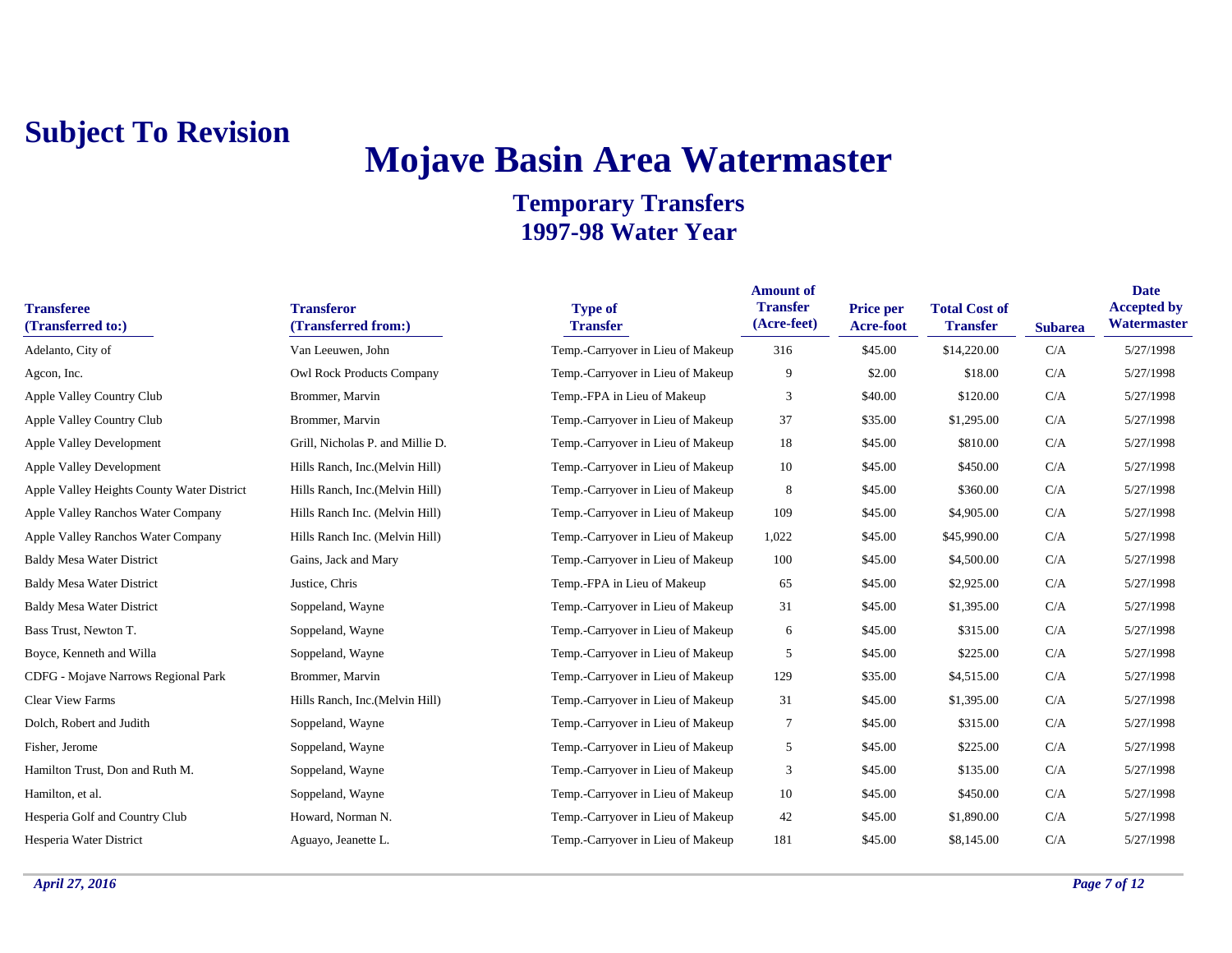# **Mojave Basin Area Watermaster**

| <b>Transferee</b><br>(Transferred to:) | <b>Transferor</b><br>(Transferred from:)   | <b>Type of</b><br><b>Transfer</b> | <b>Amount of</b><br><b>Transfer</b><br>(Acre-feet) | <b>Price per</b><br><b>Acre-foot</b> | <b>Total Cost of</b><br><b>Transfer</b> | <b>Subarea</b> | <b>Date</b><br><b>Accepted by</b><br>Watermaster |
|----------------------------------------|--------------------------------------------|-----------------------------------|----------------------------------------------------|--------------------------------------|-----------------------------------------|----------------|--------------------------------------------------|
| Hesperia Water District                | Hanify, Michael D., dba - White Bear Ranch | Temp.-Carryover in Lieu of Makeup | 130                                                | \$45.00                              | \$5,850.00                              | C/A            | 5/27/1998                                        |
| Hesperia Water District                | Justice, Chris                             | Temp.-FPA in Lieu of Makeup       | 265                                                | \$45.00                              | \$11,925.00                             | C/A            | 5/27/1998                                        |
| Hesperia Water District                | Justice, Chris                             | Temp.-Carryover in Lieu of Makeup | 357                                                | \$45.00                              | \$16,065.00                             | C/A            | 5/27/1998                                        |
| Hi-Grade Materials Company             | Owl Rock Products Company                  | Temp.-Carryover in Lieu of Makeup | $\overline{c}$                                     | \$2.00                               | \$4.00                                  | C/A            | 5/27/1998                                        |
| Johnson, Larry and Carlean             | Soppeland, Wayne                           | Temp.-Carryover in Lieu of Makeup | 4                                                  | \$45.00                              | \$180.00                                | C/A            | 5/27/1998                                        |
| Lounsbury, Peter and Carolyn           | Soppeland, Wayne                           | Temp.-Carryover in Lieu of Makeup | 9                                                  | \$45.00                              | \$405.00                                | C/A            | 5/27/1998                                        |
| Luckey, Manley J.                      | Soppeland, Wayne                           | Temp.-Carryover in Lieu of Makeup | 36                                                 | \$45.00                              | \$1,620.00                              | C/A            | 5/27/1998                                        |
| Luth, Ken                              | Soppeland, Wayne                           | Temp.-Carryover in Lieu of Makeup | $\overline{c}$                                     | \$45.00                              | \$90.00                                 | C/A            | 5/27/1998                                        |
| M.L.J. Corporation                     | Reddy, Bommi V. and Karuna V.              | Temp.-Carryover in Lieu of Makeup | 20                                                 | \$45.00                              | \$900.00                                | C/A            | 5/27/1998                                        |
| Nunn, Donald and Pearl                 | Soppeland, Wayne                           | Temp.-Carryover in Lieu of Makeup | 1                                                  | \$45.00                              | \$45.00                                 | C/A            | 5/27/1998                                        |
| Ormsby, Harry G.                       | Soppeland, Wayne                           | Temp.-Carryover in Lieu of Makeup | 18                                                 | \$45.00                              | \$855.00                                | C/A            | 5/27/1998                                        |
| Parker, David E.                       | Soppeland, Wayne                           | Temp.-Carryover in Lieu of Makeup | $\overline{c}$                                     | \$45.00                              | \$90.00                                 | C/A            | 5/27/1998                                        |
| Pettis Family Trust                    | McCollum, Charles L.                       | Temp.-Carryover in Lieu of Makeup | 8                                                  | \$45.00                              | \$405.00                                | C/A            | 5/27/1998                                        |
| Rancho Las Flores Ltd. Partnership     | McCollum, Charles L.                       | Temp.-Carryover in Lieu of Makeup | 175                                                | \$45.00                              | \$7,875.00                              | C/A            | 5/27/1998                                        |
| Riverside Cement Company - Oro Grande  | Soppeland, Wayne                           | Temp.-Carryover in Lieu of Makeup | 149                                                | \$45.00                              | \$6,705.00                              | C/A            | 5/27/1998                                        |
| Rudman, Robert T.                      | Soppeland, Wayne                           | Temp.-Carryover in Lieu of Makeup | 16                                                 | \$45.00                              | \$765.00                                | C/A            | 5/27/1998                                        |
| San Bernardino County Service Area 42  | Soppeland, Wayne                           | Temp.-Carryover in Lieu of Makeup | 12                                                 | \$45.00                              | \$540.00                                | C/A            | 5/27/1998                                        |
| San Bernardino County Service Area 64  | Rozell, Robert J.                          | Temp.-FPA in Lieu of Makeup       | 52                                                 | \$45.00                              | \$2,340.00                              | C/A            | 5/27/1998                                        |
| San Bernardino County Service Area 64  | Rozell, Robert J.                          | Temp.-Carryover in Lieu of Makeup | 82                                                 | \$45.00                              | \$3,690.00                              | C/A            | 5/27/1998                                        |
| San Bernardino County Service Area 64  | Soppeland, Wayne                           | Temp.-Carryover in Lieu of Makeup | 100                                                | \$45.00                              | \$4,500.00                              | C/A            | 5/27/1998                                        |
| San Bernardino County Service Area 70C | Atchison Topeka and Santa Fe Railway Co.   | Temp.-Carryover in Lieu of Makeup | 102                                                | \$45.00                              | \$4,590.00                              | C/A            | 5/27/1998                                        |
| San Bernardino County Service Area 70C | Soppeland, Wayne                           | Temp.-Carryover in Lieu of Makeup | 42                                                 | \$45.00                              | \$1,890.00                              | C/A            | 5/27/1998                                        |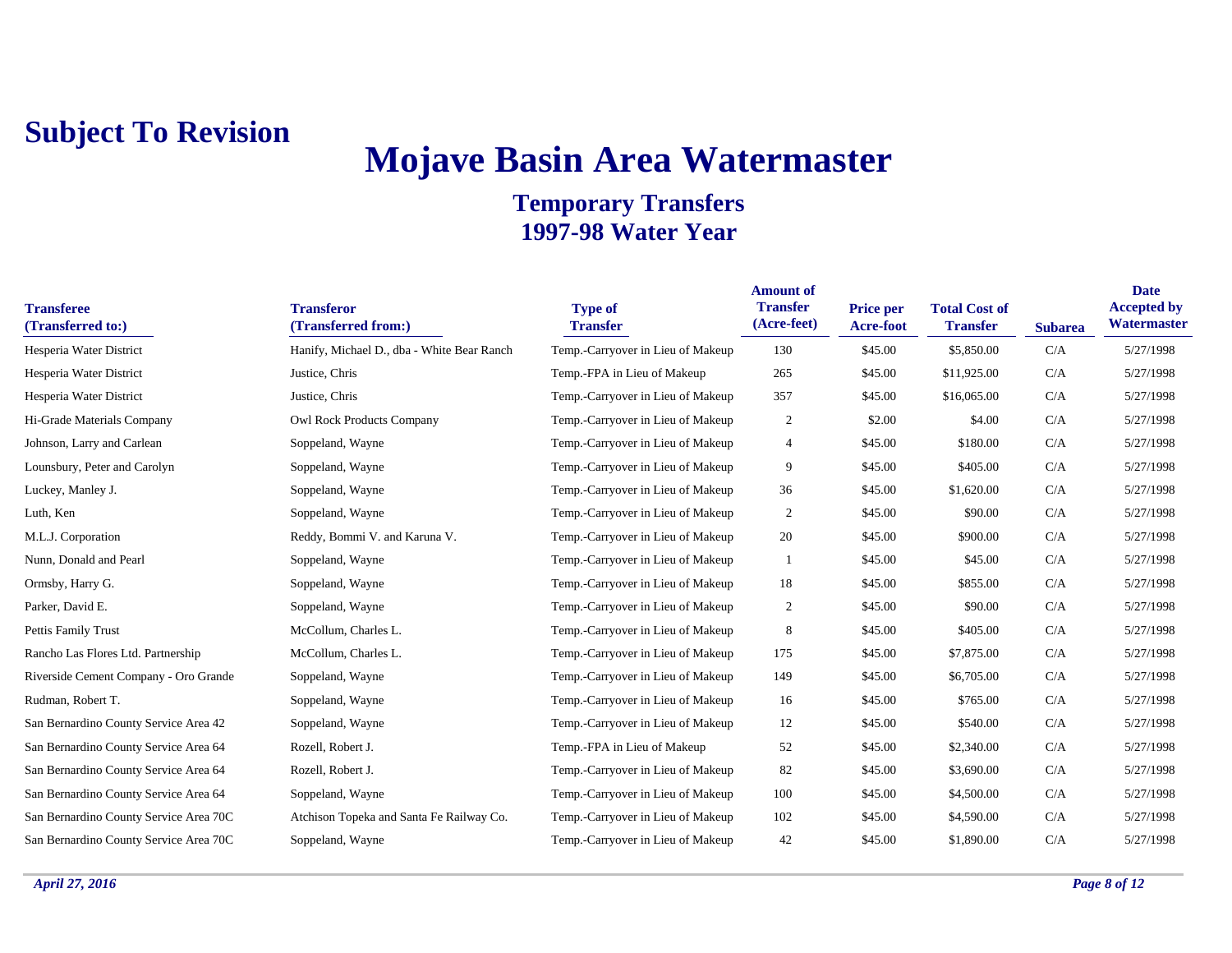# **Mojave Basin Area Watermaster**

| <b>Transferee</b><br>(Transferred to:) | <b>Transferor</b><br>(Transferred from:) | <b>Type of</b><br><b>Transfer</b> | <b>Amount of</b><br><b>Transfer</b><br>(Acre-feet) | <b>Price per</b><br>Acre-foot | <b>Total Cost of</b><br><b>Transfer</b> | <b>Subarea</b> | <b>Date</b><br><b>Accepted by</b><br>Watermaster |
|----------------------------------------|------------------------------------------|-----------------------------------|----------------------------------------------------|-------------------------------|-----------------------------------------|----------------|--------------------------------------------------|
| San Bernardino County Service Area 70J | Duran, Frank T.                          | Temp.-Carryover in Lieu of Makeup | 43                                                 | \$45.00                       | \$1,935.00                              | C/A            | 5/27/1998                                        |
| San Bernardino County Service Area 70J | Soppeland, Wayne                         | Temp.-Carryover in Lieu of Makeup | 19                                                 | \$45.00                       | \$855.00                                | C/A            | 5/27/1998                                        |
| San Bernardino County Service Area 70L | Soppeland, Wayne                         | Temp.-Carryover in Lieu of Makeup | 22                                                 | \$45.00                       | \$990.00                                | C/A            | 5/27/1998                                        |
| <b>Silver Lakes Association</b>        | Soppeland, Wayne                         | Temp.-Carryover in Lieu of Makeup | 243                                                | \$45.00                       | \$10,935.00                             | C/A            | 5/27/1998                                        |
| Son of Caduceus                        | Hills Ranch, Inc. (Melvin Hill)          | Temp.-Carryover in Lieu of Makeup | 81                                                 | \$45.00                       | \$3,645.00                              | C/A            | 5/27/1998                                        |
| Southdown, Inc.                        | McCollum, Charles L.                     | Temp.-Carryover in Lieu of Makeup | 100                                                | \$45.00                       | \$4,500.00                              | C/A            | 5/27/1998                                        |
| Southern California Water Company      | Southern California Water Company        | Temp.-Carryover in Lieu of Makeup | 58                                                 | \$40.00                       | \$2,400.00                              | C/A            | 5/27/1998                                        |
| Spring Valley Lake Association         | Brommer, Marvin                          | Temp.-Carryover in Lieu of Makeup | 141                                                | \$35.00                       | \$4,935.00                              | C/A            | 5/27/1998                                        |
| Spring Valley Lake Country Club        | Meyers, Lonnie                           | Temp.-Carryover in Lieu of Makeup | 23                                                 | \$45.00                       | \$1,035.00                              | C/A            | 5/27/1998                                        |
| Spring Valley Lake Country Club        | Soppeland, Wayne                         | Temp.-Carryover in Lieu of Makeup | 10                                                 | \$45.00                       | \$450.00                                | C/A            | 5/27/1998                                        |
| Thompson, James A.                     | Howard, Norman N.                        | Temp.-Carryover in Lieu of Makeup | 23                                                 | \$45.00                       | \$1,035.00                              | C/A            | 5/27/1998                                        |
| Thrasher, Gary E.                      | Hills Ranch, Inc.(Melvin Hill)           | Temp.-Carryover in Lieu of Makeup | 15                                                 | \$45.00                       | \$675.00                                | C/A            | 5/27/1998                                        |
| Thunderbird County Water District      | Soppeland, Wayne                         | Temp.-Carryover in Lieu of Makeup | $8\phantom{1}$                                     | \$45.00                       | \$360.00                                | C/A            | 5/27/1998                                        |
| Turner, Zena                           | Soppeland, Wayne                         | Temp.-Carryover in Lieu of Makeup | $\overline{2}$                                     | \$45.00                       | \$90.00                                 | C/A            | 5/27/1998                                        |
| Van Leeuwen Family Trust               | Soppeland, Wayne                         | Temp.-Carryover in Lieu of Makeup | 18                                                 | \$45.00                       | \$855.00                                | C/A            | 5/27/1998                                        |
| Victor Valley Water District           | Hills Ranch, Inc. (Melvin Hill)          | Temp.-Carryover in Lieu of Makeup | 693                                                | \$45.00                       | \$31,185.00                             | C/A            | 5/27/1998                                        |
| Victor Valley Water District           | Van Leeuwen, John                        | Temp.-Carryover in Lieu of Makeup | 122                                                | \$45.00                       | \$5,490.00                              | C/A            | 5/27/1998                                        |
| Vogler, Albert H.                      | Soppeland, Wayne                         | Temp.-Carryover in Lieu of Makeup | 3                                                  | \$45.00                       | \$135.00                                | C/A            | 5/27/1998                                        |
| Vogler, et al.                         | Soppeland, Wayne                         | Temp.-Carryover in Lieu of Makeup | 3                                                  | \$45.00                       | \$135.00                                | C/A            | 5/27/1998                                        |
|                                        |                                          | C/A Subtotal (63)                 | 5,358                                              |                               | \$237,567.00                            |                |                                                  |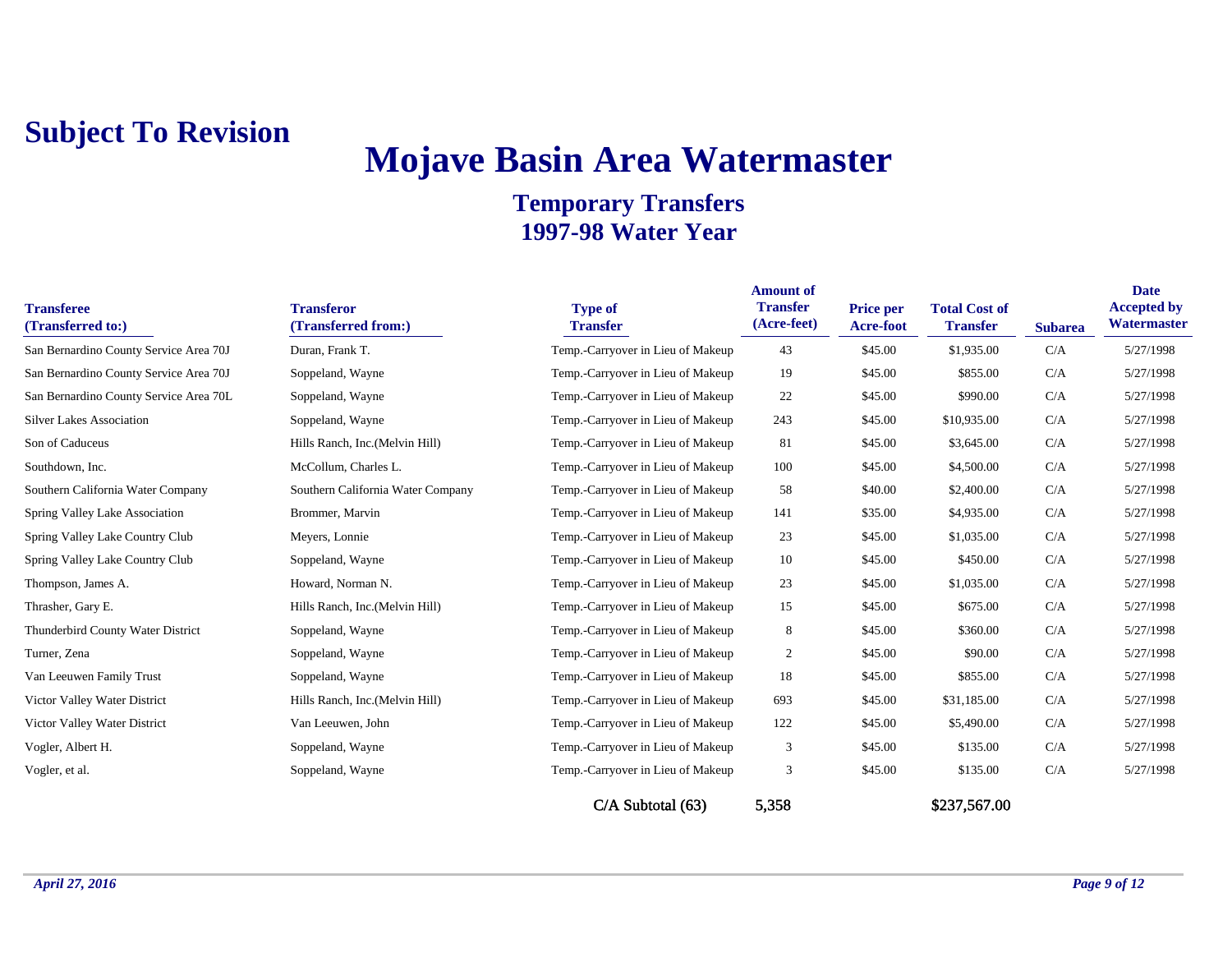## **Mojave Basin Area Watermaster**

| <b>Transferee</b><br>(Transferred to:)    | <b>Transferor</b><br>(Transferred from:) | <b>Type of</b><br><b>Transfer</b>      | <b>Amount of</b><br><b>Transfer</b><br>(Acre-feet) | <b>Price per</b><br>Acre-foot | <b>Total Cost of</b><br><b>Transfer</b> | <b>Subarea</b> | <b>Date</b><br><b>Accepted by</b><br>Watermaster |
|-------------------------------------------|------------------------------------------|----------------------------------------|----------------------------------------------------|-------------------------------|-----------------------------------------|----------------|--------------------------------------------------|
| Arrowhead Services Corporation (Mitchell) | Soppeland, Wayne                         | Temp.-Carryover in Lieu of Replacement | 30                                                 | \$70.00                       | \$2,100.00                              | Centro         | 5/27/1998                                        |
| Harmsen, James and Ruthann                | Ykema Trust                              | Temp.-Carryover in Lieu of Replacement | 75                                                 | \$0.00                        | \$0.00                                  | Centro         | 5/27/1998                                        |
| Mojave Water Agency                       | Bank of America, NTSA                    | Carryover-FPA Purchase Program         | 200                                                | \$40.00                       | \$8,000.00                              | Centro         | 5/27/1998                                        |
| Mojave Water Agency                       | Contratto, Robert and Ersula             | Carryover-FPA Purchase Program         | 13                                                 | \$40.00                       | \$520.00                                | Centro         | 5/27/1998                                        |
| Mojave Water Agency                       | Hills Ranch, Inc. (Melvin Hill)          | Carryover-FPA Purchase Program         | 16                                                 | \$40.00                       | \$640.00                                | Centro         | 5/27/1998                                        |
| Mojave Water Agency                       | Jordan, Raymond                          | Carryover-FPA Purchase Program         | 12                                                 | \$40.00                       | \$480.00                                | Centro         | 5/27/1998                                        |
| Mojave Water Agency                       | Ruisch, Dale W.                          | Carryover-FPA Purchase Program         | 26                                                 | \$40.00                       | \$1,040.00                              | Centro         | 5/27/1998                                        |
| Sun "N" Sky Country Club                  | Ruisch, Dale W.                          | Temp.-Carryover in Lieu of Replacement | 50                                                 | \$60.00                       | \$3,000.00                              | Centro         | 5/27/1998                                        |
| Hesperia Water District                   | Soppeland, Wayne                         | Temp.-FPA                              | 38                                                 | \$45.00                       | \$1,710.00                              | Centro         | 7/22/1998                                        |
| Mead, G. C.                               | Gains, Jack and Mary                     | Temp.-FPA                              | 40                                                 | \$0.00                        | \$0.00                                  | Centro         | 8/26/1998                                        |
|                                           |                                          | Centro Subtotal (10)                   | 500                                                |                               | \$17,490.00                             |                |                                                  |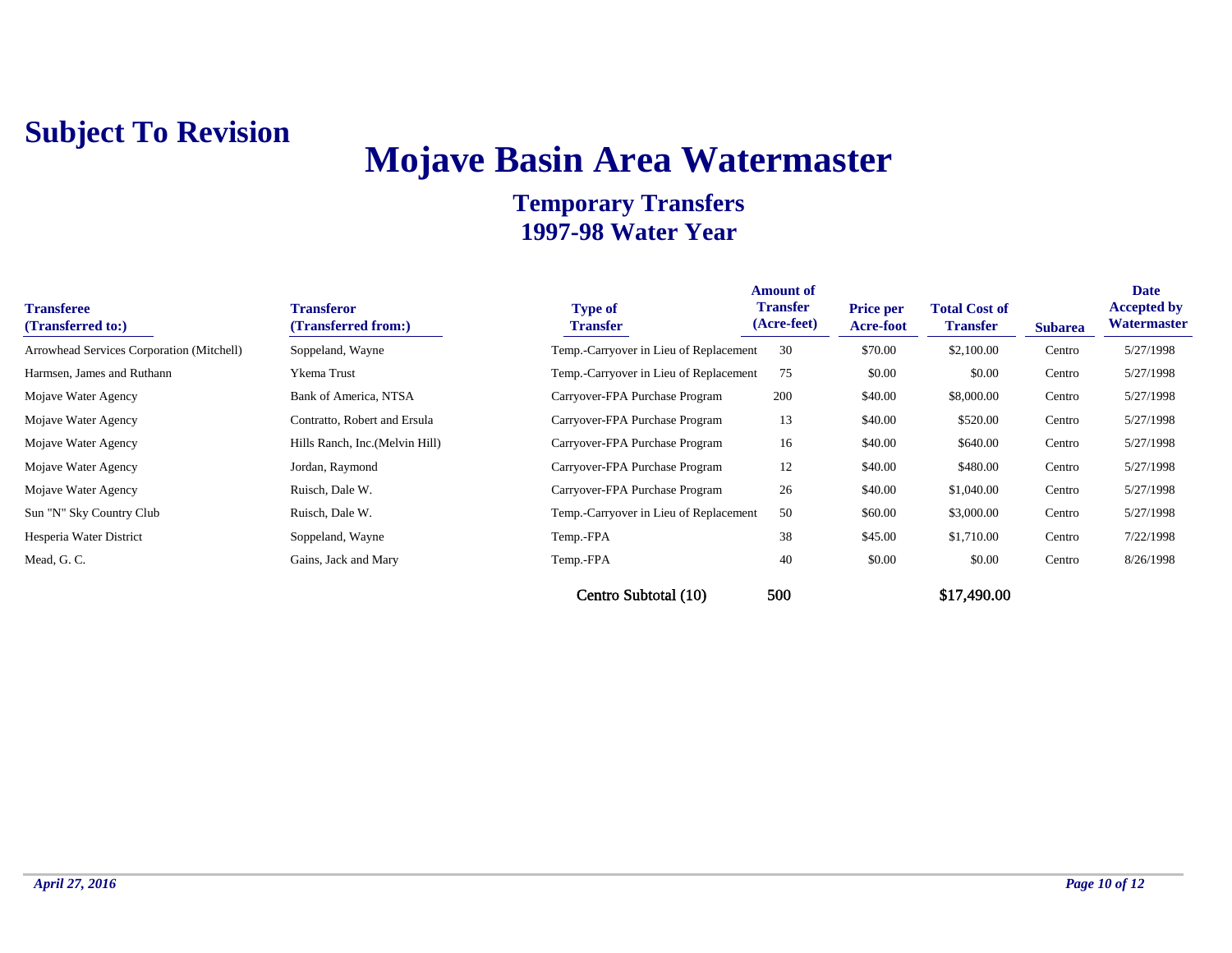# **Mojave Basin Area Watermaster**

### **Temporary Transfers 1997-98 Water Year**

| <b>Transferee</b><br>(Transferred to:) | <b>Transferor</b><br>(Transferred from:) | <b>Type of</b><br><b>Transfer</b>      | <b>Amount of</b><br><b>Transfer</b><br>(Acre-feet) | <b>Price per</b><br><b>Acre-foot</b> | <b>Total Cost of</b><br><b>Transfer</b> | <b>Subarea</b> | Date<br><b>Accepted by</b><br>Watermaster |
|----------------------------------------|------------------------------------------|----------------------------------------|----------------------------------------------------|--------------------------------------|-----------------------------------------|----------------|-------------------------------------------|
| Bell, Chuck                            | Mitsubishi Cement Corporation            | Temp.-Carryover FPA                    | 31                                                 | \$5.00                               | \$155.00                                | Este           | 5/27/1998                                 |
| Delperdang, Robert H.                  | Mitsubishi Cement Corporation            | Temp.-Carryover FPA                    | 48                                                 | \$5.00                               | \$240.00                                | Este           | 5/27/1998                                 |
| Delperdang, Robert H.                  | Mitsubishi Cement Corporation            | Temp.-Carryover in Lieu of Replacement | 9                                                  | \$5.00                               | \$45.00                                 | Este           | 5/27/1998                                 |
| Hitchen Lucerne, Inc.                  | Mitsubishi Cement Corporation            | Temp.-Carryover in Lieu of Replacement | 9                                                  | \$5.00                               | \$45.00                                 | Este           | 5/27/1998                                 |
| Hitchen Lucerne, Inc.                  | Mitsubishi Cement Corporation            | Temp.-Carryover FPA                    | 15                                                 | \$5.00                               | \$75.00                                 | Este           | 5/27/1998                                 |
| Juniper Riveria County Water District  | Mitsubishi Cement Corporation            | Temp.-Carryover FPA                    | 14                                                 | \$5.00                               | \$70.00                                 | Este           | 5/27/1998                                 |
| Mojave Water Agency                    | Bell, Chuck                              | Carryover-FPA Purchase Program         | 31                                                 | \$40.00                              | \$1,240.00                              | Este           | 5/27/1998                                 |
| Mojave Water Agency                    | <b>Club View Partners</b>                | FPA-FPA Purchase Program               | 47                                                 | \$40.00                              | \$1,880.00                              | Este           | 5/27/1998                                 |
| Mojave Water Agency                    | Dahlquist, George R.                     | Carryover-FPA Purchase Program         | 26                                                 | \$40.00                              | \$1,040.00                              | Este           | 5/27/1998                                 |
| Mojave Water Agency                    | Hart, Merrill W.                         | Carryover-FPA Purchase Program         | 6                                                  | \$40.00                              | \$240.00                                | Este           | 5/27/1998                                 |
| Mojave Water Agency                    | Pettigrew, Dan and Jill                  | Carryover-FPA Purchase Program         | 71                                                 | \$40.00                              | \$2,840.00                              | Este           | 5/27/1998                                 |
| Mojave Water Agency                    | Stringer, W. Edward                      | Carryover-FPA Purchase Program         | 29                                                 | \$40.00                              | \$1,160.00                              | Este           | 5/27/1998                                 |
| Reed, Michael A.                       | Mitsubishi Cement Corporation            | Temp.-Carryover FPA                    | 40                                                 | \$5.00                               | \$200.00                                | Este           | 5/27/1998                                 |
| Weiser, Sidney and Raquel              | Mitsubishi Cement Corporation            | Temp.-Carryover FPA                    | 60                                                 | \$5.00                               | \$300.00                                | Este           | 5/27/1998                                 |
| Willow Wells Mutual Water Company      | Mitsubishi Cement Corporation            | Temp.-Carryover FPA                    | 40                                                 | \$5.00                               | \$200.00                                | Este           | 5/27/1998                                 |
| Pettigrew, Dan                         | Gayjikian, Samuel and Hazel              | Temp.-Carryover FPA                    | 80                                                 | \$5.00                               | \$400.00                                | Este           | 8/26/1998                                 |

Este Subtotal (16) 556 \$10,130.00